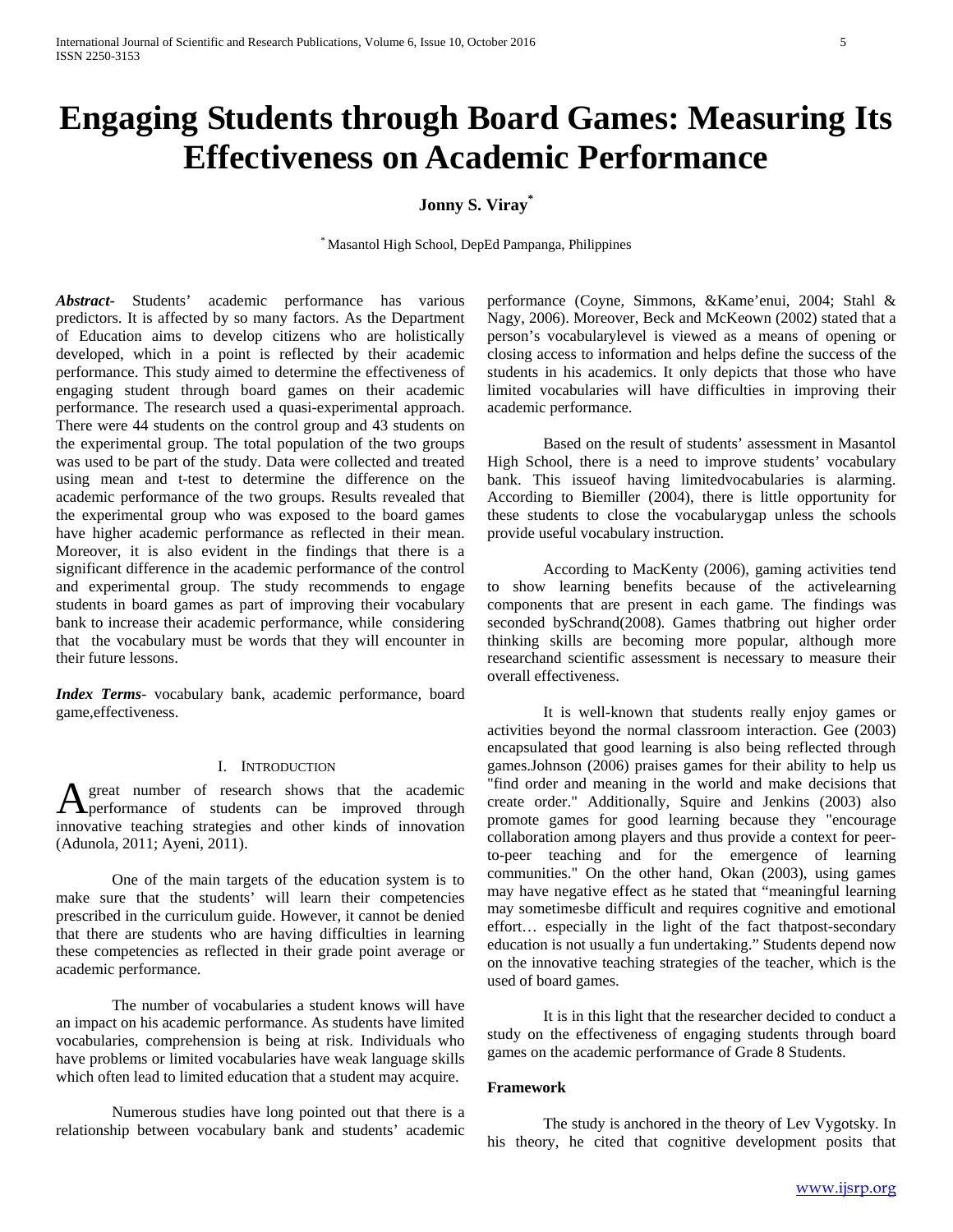information from the external world is transformed and internalized through language. Children at play are making sense of the world through a process of "inner speech" - that is, they are often talking out loud to themselves (Child Development Media, 2015).

Vygotsky assumes cognitive development varies across cultures, whereas Piaget states cognitive development is mostly universal across cultures.

The study is delimited on Measuring the Effectiveness of Engaging Students through Board Games on their Academic Performance.

## **Statement of the Problem**

Specifically, the researcher sought to answer the following questions:

1.What is the academic performance of the control and experimental group as reflected in their pretest?

2. What is the academic performance of the control and experimental group as reflected in their posttest?

3. Is there significant difference between the academic performance of the control and experimental group?

4. Based on the findings, what may be suggested?

## **Hypothesis**

There is no significant difference between the academic performance of the control and experimental group.

#### II. METHODOLOGY

The researcher used the quasi-experimental approach in which experimental group and control group would be part of the study. The control group was exposed to normal classroom interaction, while the experimental group would be exposed to board games while learning. The experimental group was exposed in board games throughout one grading period to make sure that there would be enough and adequate for the exposure to the board games.

Consensus is elusive when it comes to figuring out exactly what it takes to improve our nation's public schools. When the quest is to ensure that our children achieve academically, there just aren't many certainties. Except one: The quality of teaching matters (Partee, 2012), which is reflected by the strategies that the teachers use. In this study, the used of board games to increase the students' academic performance is the innovative strategy of the researcher.

## **Respondents**

The researchers collected the school records of the students and consolidated their grades and group the students heterogeneously to make sure that all sections are equally divided.

As part of the study, the researchers used control and experimental group. The students in the control group and experimental group are reflected in Table 1.

Table 1.Respondents of the Study

| Control Group      |        |     | <b>Experimental Group</b> |        |       |
|--------------------|--------|-----|---------------------------|--------|-------|
| Male               | Female | Tot | Male                      | Female | Total |
|                    |        | al  |                           |        |       |
| 21                 | 20     | 41  | 19                        | 21     |       |
| <b>ACADEMIC</b>    |        |     | <b>ACADEMIC</b>           |        |       |
| <b>PERFORMANCE</b> |        |     | <b>PERFORMANCE</b>        |        |       |
| 75% to 78%         |        |     | 75% to 78%                |        |       |

As shown in Table 1, students are well distributed to have fairness in the result of the study.

## **Instruments**

The researcher exposed the experimental group through board games such as magic square and crosswords. After the exposure, the effectiveness of the board games would be measured. In terms of assessment, the standardized test was used in this study.

## **Data Analysis**

The data gathered through the test were classified, organized, tallied and tabulated. These were treated with the use of frequency distribution and mean. The data to answer specific problems were treated as follows:

For the result of the academic performance, the raw score and the mean were collected, and to measure the difference between the academic performance of the control and experimental group, t-test was applied with 0.05 level of significance.

#### III. RESULTS AND DISCUSSION

The researcher utilized the quasi-experimental type of research using experimental and control group with the same level of academic performance to make sure that the result of the research would be valid and reliable.

## **Result of Pretest**

|              | Table 2. Pretest |  |  |
|--------------|------------------|--|--|
| Group        | Mean             |  |  |
| Control      | 11.93            |  |  |
| Experimental | 12.03            |  |  |
| t Stat       | $-0.388191801$   |  |  |
| t Critical   | 1.992543495      |  |  |

Findings revealed that on the administration of pretest, the control group garnered a mean of 11.93, while the experimental group has mean of 12.03. Basing on the result, there is a difference of .10 on their mean. Using the t-test, it showed that there is no significant difference between their pretest, which made the two groups qualified for the quasiexperimental research.

## **Result of Posttest**